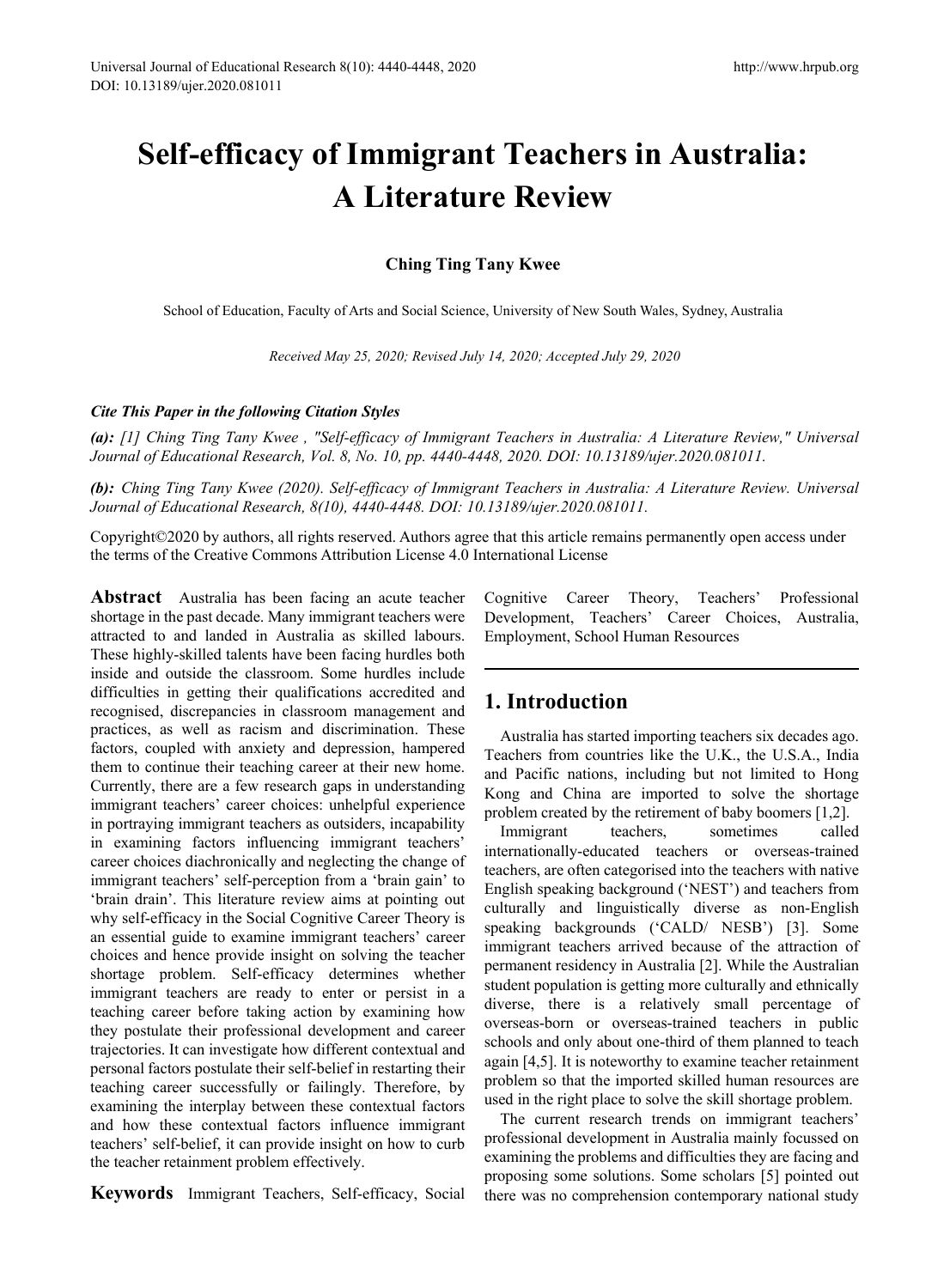of the experiences of immigrant teachers in Australia. Their claim was supported by the evidence that most of the researches done were state-wide. For example, Bense [6] examined a group of German immigrant teachers in Western Australia and concluded that those teachers faced difficulties like the difference in expectations and values of education, a lack of professional support, and feelings of isolation. Seah [7] also pointed out that immigrant teachers in Victoria felt the difference in values while socialising in their host culture. Datta Roy and Larvey [3] pointed out misinformation, inconsistencies and delay in the registration process were the general problems immigrant teachers were facing in both Western Australia and South Australia.

These current data on immigrant teachers' professional development indicated that their findings were based on examing teachers' personal experiences [3,5,6,8-12]. A number of scholars and researchers in education [3,5,6,8] have been looking into teachers' contextual experiences, but they used different themes to categorise factors influencing teachers' career choices. For example, some studies [3,6,9] categorised immigrant teachers' experiences into pre and post immigration stages while another previous study [5] looked into their experience in classroom, community, and Education Departments. There are some difficulties and problems identified based on their examination of teachers' contextual experiences. There are:

- Immigrant teachers needed to spend time on registration, accreditation and English Language test [10]. They felt not respected and confused. For example, they felt they are disadvantageous to get a job even there was an Equal Employment Opportunity policy [10].
- Immigrant teachers felt there was a lack of professional support and loneliness [6]. For example, although some immigrant teachers completed training, they still felt unsupported in both the community and at school [6].
- Immigrant teachers felt their multilingual or bilingual background was not hard to be accepted in Australia's monolingual community [13]. They felt pressured. For example, some of them chose to stay away from their first-language community to avoid first-language inference [13].

Some researchers [8,10,12,14] then later have put in effort in examining the relationship between immigrant teachers' understanding of their personal experiences and these problems. Firstly, a previous study [14] suggested that immigrant teachers' personal experiences, feelings and impacts of other people are related to their negative attitude towards gate-keeping tests. This finding was supported by other researches which identified some hurdles immigrant teachers were facing, including bureaucratic red tape, racism and discrimination, inadequate classroom support and a discrepancy between classroom practice and

management [3,5-7]. Secondly, some other scholars [8,17] suggested motivation is key for teachers choosing to work in the teaching profession, particularly in regional areas. This finding was supported by some researches which also mentioned motivation and emotions influence teachers' optimistic and pessimistic anticipation of continuing their teaching career at a new home [2,4,8-11].

Based on the research studies, some researchers proposed some ways to solve this problem [4,16,18,20]. Firstly, Cruickshank [4] suggested there could be teacher education programmes or upgrading programs for teachers with overseas training. Secondly, Ellis and Santoro [18,20] pointed out that immigrant teachers' own learning experience and their experience as 'other' is a powerful resource of teaching. Thirdly, Peeler and Jane [16] suggested the necessity of mentoring programme and pointed out that immigrant teachers did not satisfy their professional perception of self if they lack culturally specific educational knowledge. As a result, based on the finding of these research studies, these scholars and researchers advocated that training and professional development programmes were essential to transform immigrant teachers to become successful ones in their new home.

Indications from the literature [4,8-10,12,16,18,20] suggest that there is a dilemma in understanding the influence of their perception of personal experiences with their professional development. Teachers' perceptions of their experience could be both a self-hindering and self-prohibiting factor. Santos [21] suggested using the Social Cognitive Career Theory in examining the connections among individuals' behaviours, and environmental factors. It can be useful to look into the situation of recruitment, turnover, and retainment of teachers. Using the Social Cognitive Career Theory, retainment issues of overseas teachers have been examined in Taiwan and Fuji [21,22]. However, only a few research studies were investigating how those contextual factors influence teachers' self-aiding or self-hindering belief in postulating their restart of a teaching career in Australia.

Hence, this literature review targets at pointing out how self-efficacy displays its value in interpreting immigrant teachers' career choices as a complex web of relationship between cultural, social and economic elements together with individual's prior experiences [23,24]. It first begins with the importance of self-efficacy in career choices in an attempt to understand how contextual factors can influence an individual's self-belief in postulating his/her success or failure in his/her career. Then, factors influencing immigrant teachers' career choices in previous researches are categorised, followed by an identification of research gaps in the current researches. Finally, a summary of a highlight on the significance of self-efficacy in relation to contextual experiences follows.

With this literature review, researchers can conduct further researches by using the Social Cognitive Career Theory (SCCT) as a theoretical framework to scaffold how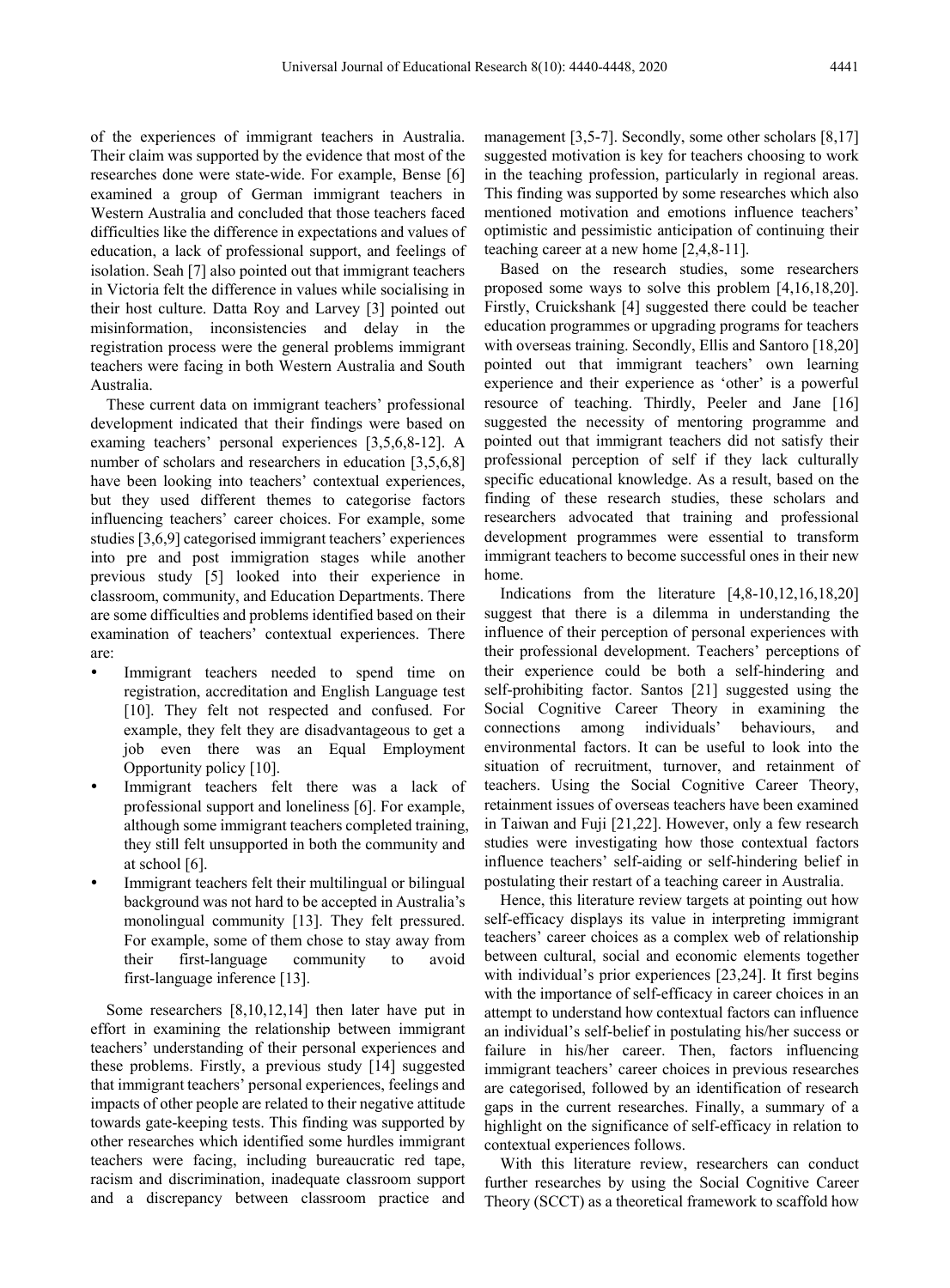such dynamic interplay of variables form optimistic or pessimistic anticipation of the immigrant teachers' career. It is hoped that these studies can cast a light on a better way to utilise and retain those imported human resources.

# **2. Importance of Self-efficacy in Career Choices**

Self-efficacy was first introduced by Bandura in 1986 and has remained the heart of social cognitive theory [25,26]. Bandura suggested that one's behaviours are influenced by three reciprocally linked variables: self-efficacy, outcome expectations and personal goals. Based on Bandura's Social Cognitive Theory, some researchers [13,16] proposed the SCCT to understand an individual's career behaviours. It was an expansion yet particular version of the earlier work on self-efficacy penetrating the career domain [28]. One characteristic of the SCCT is that individual factors are involved in a<br>network of variables influencing one's career network of variables influencing one's career decision-making process and gradually, one's career choices [12,18].

According to Bandura [26,30], there are four types of self-efficacy: (a) self-regulatory self-efficacy; (b) social self-efficacy; (c) academic self-efficacy, and (d) career self-efficacy. Career self-efficacy, in particular, refers to an individual's belief of himself towards a career choice [23]. Such belief relates to an individual's confidence, trustability, and capability to consider a choice, making a decision, planning, taking action, accomplishing tasks and involving specific careers or jobs [31]. An individual needs to have confidence and trust efficacy to postulate an expected outcome in his/her mind based on his/her prior knowledge and past experience. Such outcome expectation is a projection on whether his/her upcoming action would lead to a successful outcome or not. Bear in mind that career self-efficacy is neither a trait nor an entity. It is about how self-efficacy postulating possible career-related behaviours [25,28].

Career self-efficacy serves a guiding role for a person to determine whether he/she is ready for entering or persisting in a particular career before doing the action [23]. In return, such kind of self-efficacy induces a self-prophecy on whether one can succeed or fail. If achievement results, additional self-efficacy which serves a driving force for one to persist in his/her career can be developed in an individual [26]. A strong sense of efficacy can enhance human accomplishment and personal well-being. If an individual has a higher assurance in their capability, they are more likely to perceive difficult tasks as challenges to be approached rather than threats to be avoided [30]. One's self-efficacy can lead to an 'approach' or 'avoidance' behaviour in their career-decision making, for example, persisting or terminating a particular career. Development of such sense of efficacy takes time and perseverant and

sustained effort [30].

Self-efficacy can be achieved in ways how it derives from. There are four primary sources that self-efficacy derived from (a) self-experience; (b) vicarious learning; (c) verbal encouragement, and (d) physiology and psychological states [23,31]. These information sources are patterned within a particular learning context and possessed cognitively. It is a process involving cognition, motivation, affection and selection [30].

Self-beliefs of efficacy play a key role in the self-regulation of motivation [30]. The higher an individual's self-efficacy is, the greater interest he/she has in the career, and hence, he/she is more likely to succeed due to better preparation [30]. In a career pursuit, self-efficacy directs an individual on how he/she develops his/her cognitive, self-management, problem-solving and interpersonal skills which orient to the success of that particular career [30]. Compared with the importance of occupational and technical skills, psychosocial skills contribute more to the success of an individual [30]. For instance, personal accomplishments exert the most significant influence on self-efficacy, and successful experiences tend to raise self-efficacy beliefs within a given performance domain [12,21].

Self-efficacy, precisely, is how one perceives his/her ability, trust and confidence to oneself. Self-efficacy is behaviourally specific and must be measured against some type of behaviour [25,28]. Therefore, responding to the same environment, individuals may make different career choices. The SCCT cast a light on the importance of self-efficacy in the development of a career internally and externally [29]. It explains how academic or career choices mature in relation to one's background and experience [29]. While considering personal factors, it can give a more holistic picture of understanding such discrepancy.

# **3. Factors Influencing Teachers' Career Choices**

There were some researches done on immigrant teachers' career choices in both different states and nationwide [3,5,6,9,10,19]. Researches were done on experiences of internationally-educated teachers in New South Wales, Victoria, South Australia, Western Australia [3,6,14,33]. Some of them focused on particular ethnic groups [6] while some focused on the trend nationwide and in regional areas [5,8].

Major factors influencing these immigrant teachers' career choices, particularly those influence immigrant teachers to avoid getting back to their teaching career, were summarised and categorised.

#### **3.1. Bureaucratic Red Tape and Misinformation**

Most immigrant teachers reckoned that employment, registration and accreditation processes were rigid [6].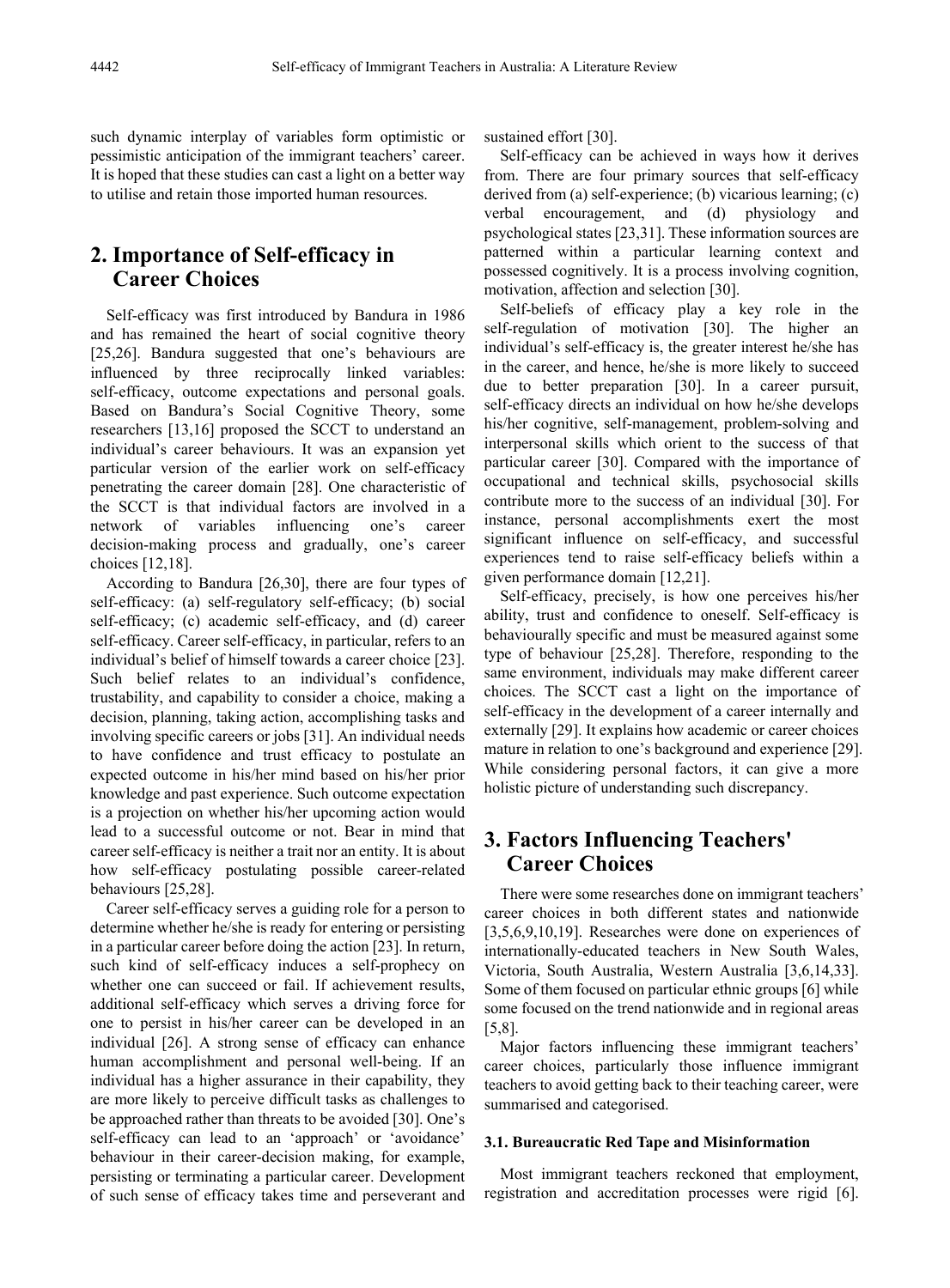Misinformation was a problem as they did not have access to all procedures, processes and bureaucratic red tape they had to walk through [5]. Immigrant teachers could not get the right information about what to do and where they can get that information as all these teacher registration processes were different by states and often obscure [5,25]. Some immigrant teachers' qualifications were not recognised and had limited access to the pathways to restart their careers as some upgrading information was only advertised through community language radio stations and newspapers [2,4].

In many research studies, immigrant teachers expressed their difficulties in finding a permanent teaching position, particularly in public schools [6]. Some immigrant teachers were unable to figure out the recruitment procedures in public school systems and eventually switched to a private or Catholic school system [2]. However, their previous teaching experiences were not recognised, and they had to start their career again as a beginning teacher [2]. A delay in registration and accreditation, coupled with some personal factors, might lead to an adverse effect on their well-being, like depression and frustration. Immigrant teachers might choose to leave the teaching profession if they had found another stable job.

#### **3.2. Classroom Practice, Practice and Expectation**

Some immigrant teachers expressed that there was a discrepancy between their expectations and local practices [6]. As for teaching paedology, some immigrant teachers mentioned they were reminded to teach 'in an Australian way' [19]. Although some immigrant teachers were adopting student-centred learning in both their home country and Australia, they felt the way they could ask questions or handle procedural knowledge might be different due to the diversity and difference of the knowledge base, ability, cultural and language backgrounds among students [4,19]. There was also a difference between learning and teaching styles and student management [6]. Some researchers [4,9] reported that there was a lack of respect for immigrant teachers in Australian classroom, and management issues were more prominent in local classrooms. These factors hampered immigrant teachers' sense of accomplishment in classroom teaching.

#### **3.3. Racism and Discrimination**

Australia is always proud of its multiculturalism. However, according to some research studies, racism and discrimination were problems for some teachers. Some NESTs had also reported encountering racism and discrimination issues about their accent [2,9]. Although the language barrier seemed to be a minor problem in some researches, first-generation immigrants suffered some pressure from outside to adopt the English accent of the

majority [11,26]. Some immigrant teachers pointed out that sometimes their colleagues made some intimidating comments on their accent in front of their students [9]. Moreover, professional experience and capability of Asian teachers from a CALD background were often devalued by Education Departments, compared with their counterparts who are NESTs [2]. These factors influenced how immigrant teachers perceived their professional identity cognitively and created a sense of reluctance towards their teaching career choices.

#### **3.4. Inadequate School Support**

Since teaching opportunities in metropolis areas were scarce, some teachers had to start their teaching in Australia in some regional areas [5,9,27]. Unfortunately, due to a lack of understanding of the new neighbourhood and school community, coupled with the fact that local people did not accept immigrant teachers readily, immigrant teachers usually did not have a pleasant living experience in regional areas [5,9,10].

Some immigrant teachers expressed that they were only accepted as teachers teaching a language other than English (LOTE) [9]. They felt they had a lower teacher status and a lack of respect from both their colleagues and students [6]. Some school principals had also been reported to have negative views towards teachers from a CALD background [7]. Such finding was supported by a lack of support from their peers at schools [26]. Some immigrant teachers expressed that apart from a lack of support from their colleagues, there was a lack of teaching resources, particularly materials focusing on Australia's linguistic and cultural diversity [6]. These hurdles created barriers for immigrant teachers to accomplish their teaching duties and hence influenced their decisions of staying or leaving their teaching career.

### **4. Identification of Some Existing Research Gaps**

In the previous section, it is evident that the current researches mainly focussed on the hurdles immigrant teachers were facing. Some of the problems have been identified in the past decade [4,10,33]. Hence, there is a need to re-examine how those factors impact the immigrant teachers nowadays [3,8]. Besides, some solutions and pathways were proposed and implemented in order to make those teachers getting through the bureaucratic red tape more easily [4,7]. By evaluating whether those pathways can reinforce immigrant teachers' confidence to cast optimistic anticipation towards re-entering teaching career at their new home, the effectiveness and impact of the new policies on immigrant teachers' perception of personal and professional identities can be better understood [10,30,35].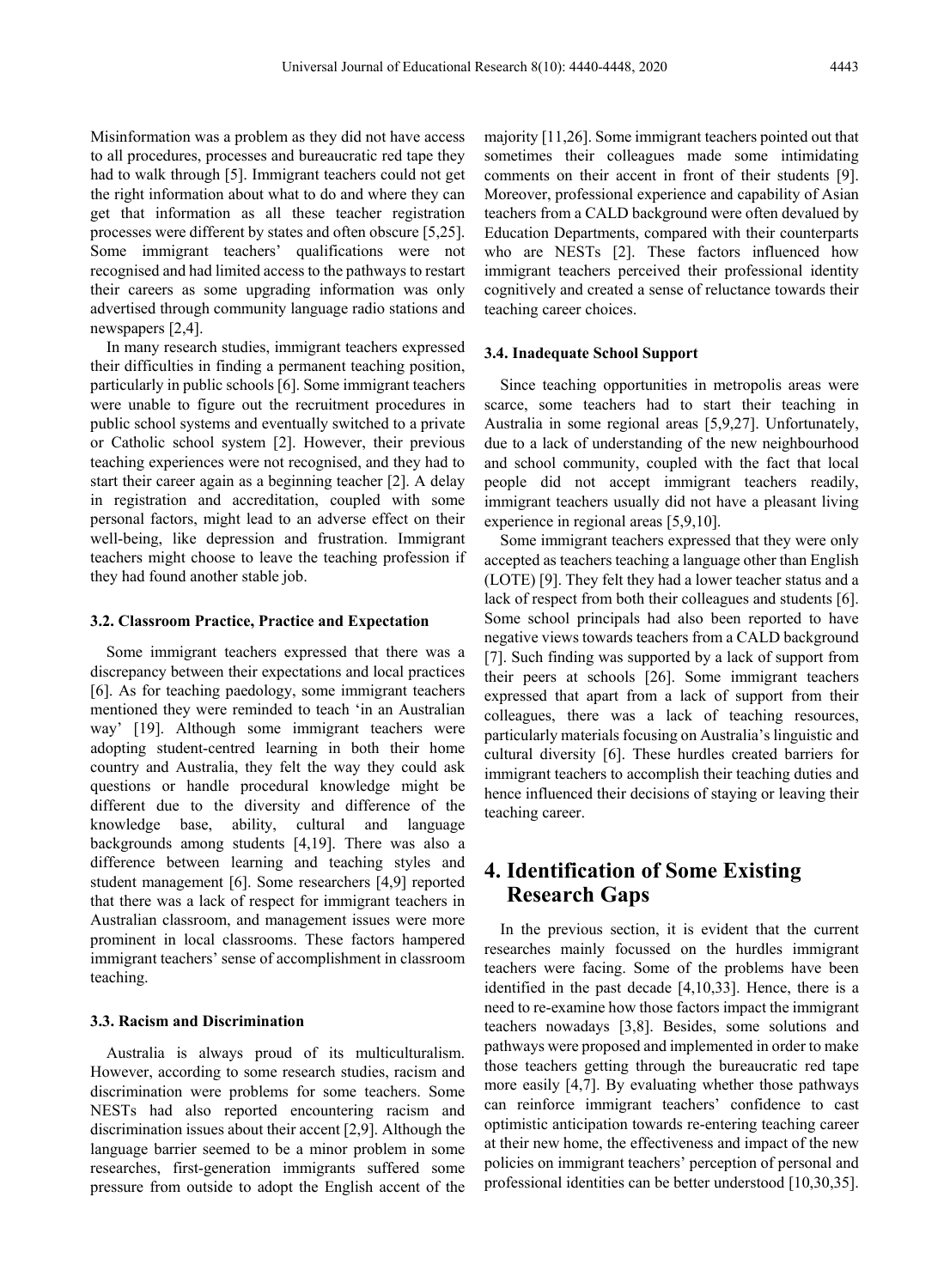#### **4.1. Unhelpful Experience as the Outsider**

Many researchers [4,7] proposed that immigrant teachers needed to bridge and upgrade their qualifications. These bridging programmes came with a good intention of bringing an alternative to teachers to minimise the gaps in teachers' professional knowledge and provide alternative pathways for immigrant teachers to get back to their teaching profession [4], [16]. In some cases, if there were some supports from school, parents and students, teachers felt happier and more confident in their teaching [7]. Some researchers [16] suggested mentoring can be a way to help immigrant teachers to attain knowledge and understanding of unfamiliar workplace philosophy and practices. However, there is also a need to examine whether these measures are creating positive self-efficacy to make them feel confident and optimistic about their teaching career as newcomers. Immigrant teachers participating in teacher induction programmes like The Professional Experience Programme (PEP) or those who were working in public schools often got constantly reminded of their 'non-Australian' identity. While courses were offered to enrich their knowledge of syllabuses assessment and programming, together with knowledge of local classroom, and the language and cultures of Australian children, they are often being reminded to 'teach in an Australian way' and 'talk like an Aussie' and 'how to relate to people as an Australian' [2,4]. Disappointment and depression towards some bridging programmes like Initial Teacher Programme or a Technical and Future Education (TAFE) certification were reported when immigrant teachers had to do the 'whole Australian thing' again [2]. When the Australian style was not clearly defined, teachers with great passion and commitment to students felt intimidated and degraded  $[19]$ .

On the other hand, some researchers [18,36] concluded that teachers from a CALD background were highly encouraged to go back to their teaching career. They highlighted that ethnic minority immigrant teachers could be a positive role model in an ethnic-diverse class, and their cultural knowledge and experiences as 'other' had to be utilised in order to develop a better understanding of some particular knowledge among students [18,36]. Some research studies suggested that immigrant teachers' ethnic minority identity can let them empathise with their students [18]. While immigrant teachers or teachers with ethnic minority background are encouraged to utilise their 'strength' as an 'outsider', they may also be 'marginalised' or 'alienated' [18]. It is worthwhile to examine how immigrant teachers possess such information cognitively and psychologically by investigating whether stressing immigrant teachers' ethnic or cultural background can induce a stronger sense of self-efficacy. By researching on their lived stories and looking into whether their multicultural background or hybrid identities, researchers can identify factors which make them a successful or unsuccessful change agent both in the classroom and

society [31-33]. Such investigation has been done in countries like New Zealand and Israel by offering teachers a platform for their lived stories and looking into their role to create reciprocal influences on new immigrant students [31-33]. Similar researches can also be done in different states of Australia in order to compare and contrast how adaptions of different new policies influence immigrant teachers' self-efficacy.

Some bridging and upgrading programmes highlighted a fact that many teachers from a CALD background were not able to obtain teacher accreditation because of their standard of English, and mentioned that language barrier seemed to be a problem among immigrant teachers [4,5,10]. There was an attempt in offering help like giving training in preparing them as a teacher of LOTE, like some programmes run by the Sydney Institute of Community Languages Education (SICLE) [4]. Teachers from CALD background whose expertise in other disciplines like Informational Technology, Science or even History were generally highly-experienced ones and had teaching experiences overseas for many years. Transforming them into LOTE teachers or teachers in community language schools may seem to offer a helping hand, but in fact, it might be creating a negative psychological impact on them. Some immigrant teachers thought it was a form of devaluing their teaching experiences and constituted a form of institutional racial discrimination [2]. One problem with such transformation is that it may not help ease the problem of teacher shortage in some particular fields like science and mathematics or even in regional areas where LOTE teachers may not be a need. Hence, more studies can also be done on whether it would lead to immigrant teachers' self or professional identity crisis by providing such pathways or ways of transformation.

#### **4.2. Incapability in Examining Factors Influencing Career Choices Diachronically**

Career choices are a dynamic process over time [23]. With a change in policies in registration organisations and English proficiency assessments, together with introducing some bridging courses, it aims at utilising and bringing in these human resources. In previous studies, some researchers [9,34] mentioned that when immigrant teachers wished to restart their career as teachers, they had to get registered in the Department of Education of their state. However, most of them were not well informed of that before they had landed [9,34]. Some researchers [40] also mentioned there were some significant changes in policies over the past ten years. For example, the qualification and accreditation processes were no longer conducted by National Office of Overseas Skills Recognition (NOOSR) Teaching Panel, but by the Australian Institute for Teaching and School Leadership Limited (AISTL). Another significant change was the English gate-keeping assessment for teachers from a CALD background. Professional English Assessment for Teachers (PEAT) was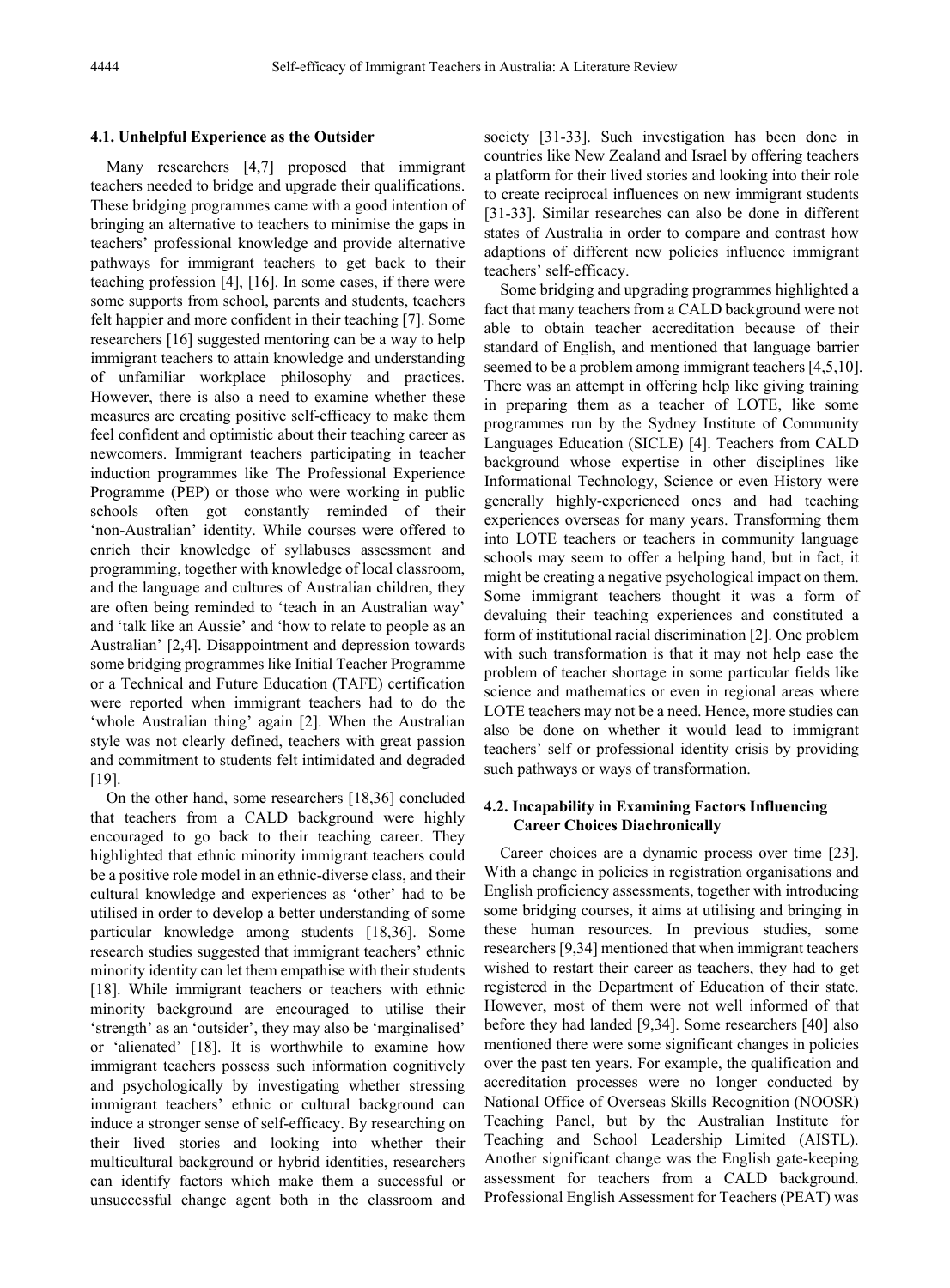formerly the only approved English proficiency test. In earlier years, there was a divergent opinion on whether all overseas-trained teachers should have to do PEAT, but the majority thought the test was not reflecting that teachers have to do in their work and made them depressed as even some Australian-born teachers could not pass the PEAT [14]. Now International Second Language Proficiency Rating (ISLPR) or the International English Language Testing System (IELTS) were also accepted [9]. It is also crucial to investigate whether those bureaucratic red tape, paperwork or accreditation processes, and a change in policies still brings negative affection to the immigrant teachers. Some researches on immigrant teachers' adaption in relation to where they obtained their qualifications have been done in America and European countries' tertiary education [41]. Researches related to the preference of the employers on the immigrant teachers' qualifications can be extended from immigrant teachers in higher education sector to primary and secondary educations so as to gain a better understanding of how these contextual factors influence immigrant teachers' self-efficacy.

Furthermore, some previous researches were conducted and urged the need to acknowledge those teachers and suggest their potential contributions to the education of students, particularly to the minority [18]. While there is an increasing number of overseas-born teachers [5], there is little or no human resources statistics about immigrant teachers continuing their teaching career in public schools each year and their waiting period. Immigrant teachers have arrived and existed in the current system in Australia for over ten years. It is important to investigate whether those alternative pathways can bring a stronger motivation, an enhanced sense of accomplishment or more positive affection to the immigrant teachers to persist their career choices. Some countries like Sweden have been evaluating the effectiveness of fast-track courses for newly-arrived immigrant teachers in relation to their individual needs and education background. Similar researches can also be done in Australia [42].

#### **4.3. Neglecting the Change of Immigrant Teachers' Self-perception from a 'Brain Gain' to 'Brain Drain'**

Many immigrant teachers came to Australia on either temporary or permanent skilled migration visa [2]. They were treasured as highly-skilled talents by the government before their landing. They were supposed to be considered as 'brain gain' to the country [43]. They were told there was a skill shortage and had an expectation that they could fill in that shortage and make themselves useful as skilled immigrants in their new home.

However, some researchers [2] pointed out that Departments of Education did not really see foreign teachers as a valuable attribute and only saw them as a detriment. They were neither treated as 'human capital' nor

'cultural capital' [2,6]. Some researches stated that immigrant teachers were perceived as not articulate or 'quick-witted' and they were unhappy about the comments as they did not like to be perceived as 'dumb' [6,9]. With those disappointing experiences, immigrant teachers might be sceptical towards their ability and felt disrespected and had an inferior status [3,6]. They switched to think if they were a 'brain drain' to the country, using the country's resources to get them retrained but eventually they were perceived as 'redundant'.

Some researchers [19] recognised teachers' values and beliefs were the factors influencing their decision on selecting a particular career. However, they quickly identified beliefs as subjective and jumped to investigating further on teachers' values. They believed values could be objectively differentiated good from bad, and their behavioural component was an intervening variable leading to initiating an action [19]. However, personal or subjective beliefs have equal importance as they are in relation to an individual's sense of accomplishment and his/her well-being [27,44]. It is necessary to examine how immigrant teachers perceive their personal and professional identity cognitively and psychologically. By evaluating how global mobility and immigrant teachers' new workplace influences their perception of opportunities and challenges, it can understand better personal and contextual factors facilitating and inhibiting their active participation at their new workplace. Research studies have been done to other professions like nurses in European countries [39,40]. Similar researches on immigrant teachers on their self-perception can be conducted in Australia as it reflects how they perceive tasks ahead as approachable or threats and hence facilitating or deterring them from starting their teaching career at their new home.

## **5. Significance of Self-efficacy in Relation to Contextual Experiences**

Some researches [8,12] mentioned the importance of motivation in teachers' career choices, and such choices are affected by contextual factors. As mentioned in the previous section, while outlining factors influencing teachers' career choices, these factors have to be investigated diachronically together with their impact on teachers' professional and personal identity in order to understand how contextual factors dynamically influence teachers' career choices [29,47].

Career readiness is a combination of trust, confidence and ability to create a behaviour like decision making, planning and taking action [48]. Forming such sense of career readiness, it has to go back to the interplay between self-efficacy, outcome expectations, and personal goals. One's career choices are influenced by how an individual postulates an outcome. Such postulation is based on how an individual perceives his/her personal and contextual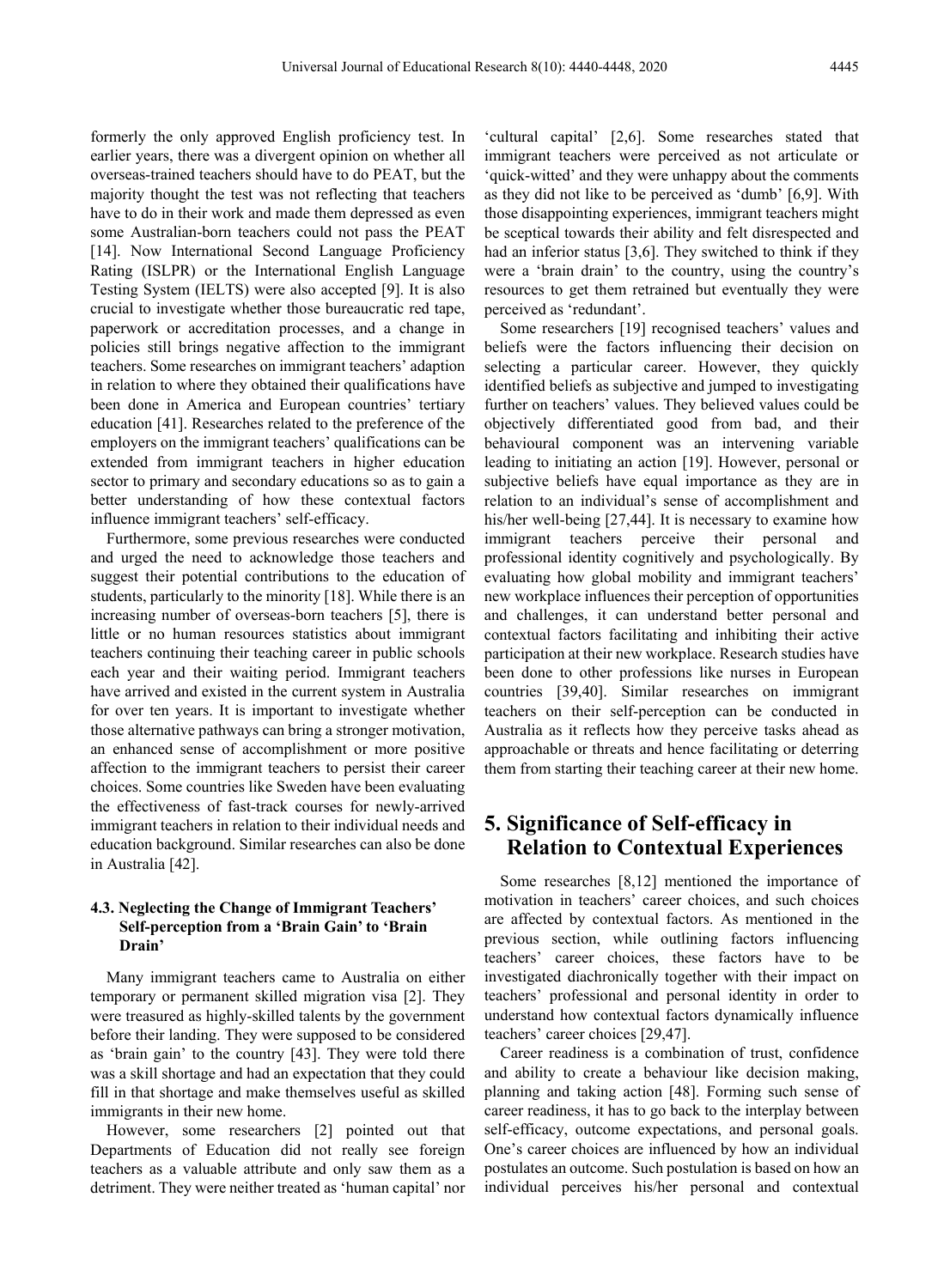experiences cognitively and psychologically. Immigrant teachers always have to develop coping strategies to acquire an understanding of self-identity and professional identity [16]. While it was mentioned earlier that English proficiency tests were gate-keeping ones, depression and anxiety of going through bureaucratic red tape and not getting the prior teaching experience and qualifications recognised make immigrant teachers re-evaluate their outcome expectations from previously successful teaching experiences to a possible failing ones [13].

Meanwhile, some researchers [16] also described that immigrant teachers' professional identity was at risk while they were putting their hopes and aspirations of continuing their teaching careers in a different culture of schooling. How this sense of threat, anxiety or depression can constitute a pessimistic self-efficacy in perceiving one's capabilities can also be further investigated. Some research studies have been done on examining how the relationship between immigrant teachers' self-efficacy and their career trajectory in Fuji and Taiwan [21,22]. Similar research studies can also be done in Australia on both in-service immigrant teachers and teachers who have left their teaching career. These studies can cast a better insight on the relationship between outcome expectation, self-efficacy and career choices.

It is also noteworthy that immigrant teachers who were successful in classroom teaching and who could help students gain knowledge competence with good students' attitudes and learning outcomes tended to continue their teaching, like moving from regional areas to metropolis [7,10]. On the other hand, some researchers [16] mentioned such mere knowledge transfer might not satisfy their professional perception of self. Examining teachers' self-efficacy can shed light on how beliefs induce self-aiding or self-hindering effects in teachers' career choices, in particular, immigrant teachers may be facing similar huddles but come out with different career choices [8].

Apart from classroom experiences, some personal and financial factors like a family burden were also identified in previous researches [4]. Some researchers [2,24] had considered immigrant teachers' living experiences while looking into their career choices and pointed out that a feeling of belonging and connectedness was formed apart from professional growth. Some teachers rated their expectations of being a teacher in Australia had been met, and they were receiving equal or higher average salary or chances of promotion compared with their non-immigrant counterparts [2,40]. Some immigrant teachers also reported they had a satisfactory immigration experience and would recommend to other immigrant teachers to teach in Australia [2,5]. Hence, it is worthwhile to examine how these successful experiences can constitute a positive self-efficacy. Examining how immigrant teachers interpret and master their successful performance and experiences nationwide and by states can help to gain a thorough insight on how socio-economic setting, culture and policies in each state influence the mastery of experiences by immigrant teachers [15,19].

### **6. Summary**

This literature review first began with the importance of self-efficacy and its reciprocal relationship with outcome expectations and personal goals in making or persisting career choices. The interplay between these three elements was briefly outlined. Then, contextual factors like bureaucratic red tape, inadequate school support, discrepancies of classroom management and expectation together with racism and discrimination were categorised. Later, some current research gaps like an absence of diachronic investigations on contextual factors, how contextual experiences shaped immigrant teachers as an outsider could affect teachers' self-efficacy and how immigrant teachers postulate their possible success or failure of restarting teaching career in Australia were pointed out. Finally, by highlighting the significance of self-efficacy in relation to contextual experiences, it is hoped that researches on factors influencing immigrant teachers' career choices can be conducted in a more holistic point of view by taking self-efficacy into consideration in order to bring these 'brain gain' as valuable human resources to solve the country's teacher shortage problem.

### **REFERENCES**

- [1] A. A. Summers, R. J. Murnane, J. D. Singer, J. B. Willet, J. J. Kemple, and R. J. Olsen, "Who Will Teach? Policies That Matter," *Journal of Policy Analysis Management*, 1992, doi: 10.2307/3324973.
- [2] C. Reid, J. Collins, and M. Singh, *Global Teachers, Australian Perspectives: Goodbye Mr Chips, Hello Ms Banerjee*, Vol. 9789814451. 2014.
- [3] Datta Roy, and S. Lavery, "Experiences of Overseas Trained Teachers Seeking Public School Positions in Western Australia and South Australia," *Issues in Educational Research*, Vol. 27, no. 4, pp. 720–735, 2017.
- [4] K. Cruickshank, "Towards Diversity in Teacher Education: Teacher Preparation of Immigrant Teachers," *European Journal of Teacher Education*, Vol. 27, No. 2, pp. 125–138, 2004, doi: 10.1080/0261976042000223006.
- [5] J. Collins and C. Reid, "Immigrant Teachers in Australia," *Cosmopolitan Civil Society: An Interdisciplinary Journal*, Vol. 4, No. 2, pp. 38–61, 2012, doi: 10.5130/ccs.v4i2.2553.
- [6] K. Bense, "German Migrant Teachers in Australia: Insights into the Largest Cohort of Non-English Speaking Background Teachers," *Issues in Education Research*, Vol. 25, No. 4, pp. 381–396, 2015.
- [7] W. T. Seah, "The Perception of, and Interaction with, Value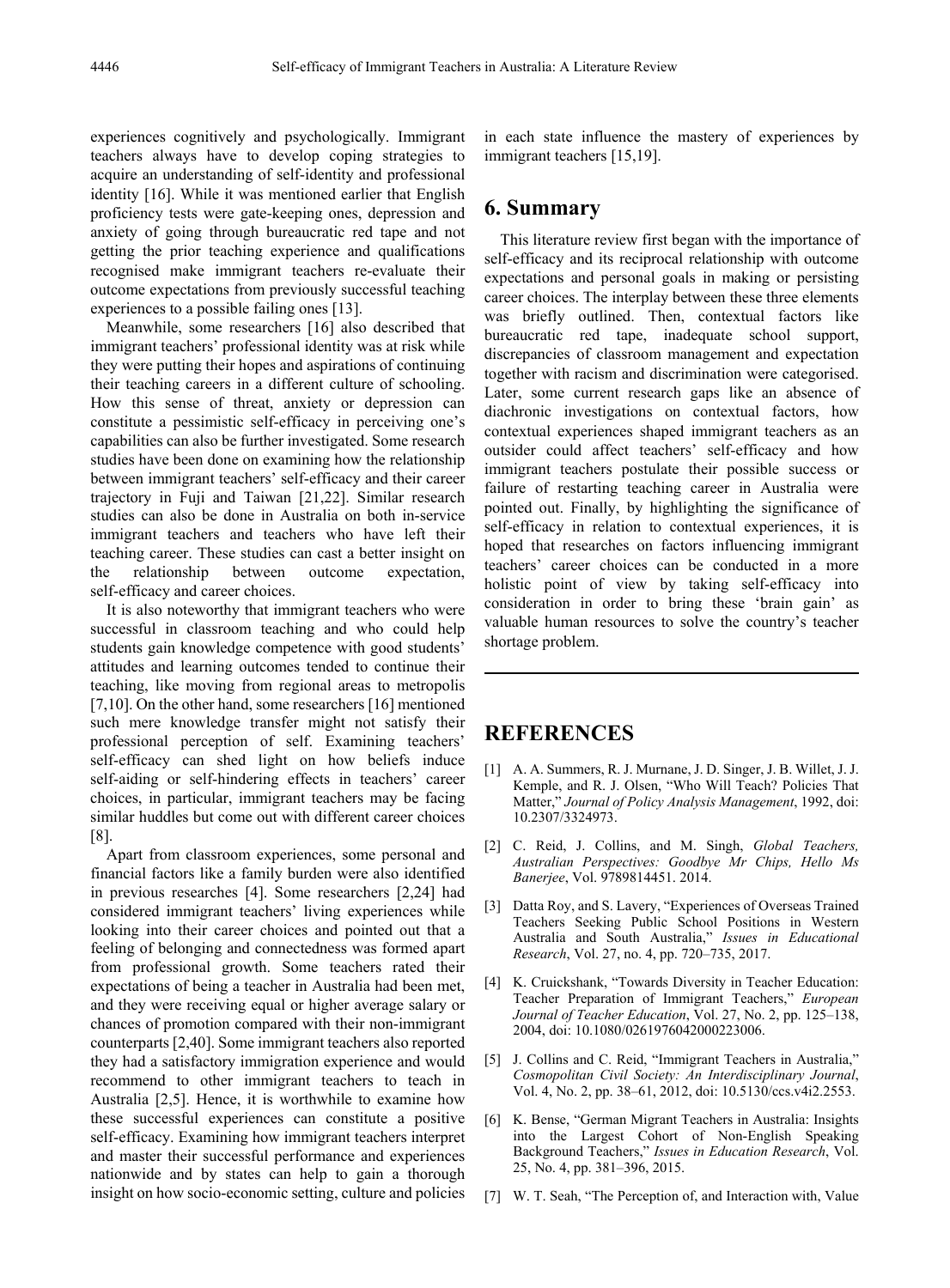Differences by Immigrant Teachers of Mathematics in Two Australian Secondary Classrooms", *Journal of Intercultural Studies,* Vol. 23, No. 2. 2002.

- [8] L. Sheridan, "'A Passion and Enthusiasm to Bring out the Best in All': Regional Candidate Teacher Motivations," *Australian Journal of Teacher Education*, 2019, doi: 10.14221/ajte.2019v44n12.5.
- [9] D. Roy, "Contextual Experiences of Overseas Trained Teachers Before and After Obtaining a Teaching Position In A Public Secondary School Of Western Australia And South Australia In Reference To Their Cultural Perspectives," (Doctor of Education). University of Notre Dame Australia. 2016.
- [10] E. Sharplin, "Bringing Them in: The Experiences of Imported and Overseas-Qualified Teachers," *Australian Journal of Education.*, Vol. 53, No. 2, pp. 192–206, 2009, doi: 10.1177/000494410905300207.
- [11] W. Guo and M. Singh, "Overseas-trained Teachers in Austarlia: a Study of Barriers, Skills and Qualifications," *Australian Association for Research Education. International Research Conference Canberra, Australia*, September, 2015.
- [12] H. M. G. Watt and P. W. Richardson, "Motivational Factors Influencing Teaching As a Career Choice: Development and Validation Of The FIT-Choice Scale," *The Journal of Experimental Education*, 2007, doi: 10.3200/JEXE.75.3.16 7-202.
- [13] V. J. Callan and C. Gallois, "Anglo-Australians' and Immigrants' Attitudes toward Language and Accent: A Review of Experimental and Survey Research," *International Migration Review*, Vol. 21, No. 1, pp. 48–69, 1987, doi: 10.1177/019791838702100103.
- [14] J. C. Murray, A. M. Riazi, and J. L. Cross, "Test Candidates' Attitudes and Their Relationship to Demographic and Experiential Variables: The Case of Overseas Trained Teachers in NSW, Australia," *Language Testing*, Vol. 29, No. 4, pp. 577–595, 2012, doi: 10.1177/0265532212440690.
- [15] C. Reid and J. Collins, "'No-one Ever Asked Me': The Invisible Experiences and Contribution of Australian Emigrant Teachers," *Race Ethnicity Education*, Vol. 16, No. 2, pp. 268–290, 2013, doi: 10.1080/13613324.2012.674022.
- [16] E. Peeler and B. Jane, "Mentoring: Immigrant Teachers Bridging Professional Practices," *Journal of Teacher Education*, vol. 16, no. 4, pp. 325–336, 2005, doi: 10.1080/10476210500345623.
- [17] P. W. Richardson and H. M. G. Watt, "Current and Future Directions in Teacher Motivation Research," *Advances in Motivation and Achievement*, 2010, doi: 10.1108/S0749-7423(2010)000016B008.
- [18] N. Santoro, "'Outsiders' and 'Others': 'Different' Teachers Teaching in Culturally Diverse Classrooms," *Teachers and Teaching Theory and Practice*, Vol. 13, No. 1, pp. 81–97, 2007, doi: 10.1080/13540600601106104.
- [19] W. T. Seah and A. J. Bishop, "Researching for Validity and Value: The Negotiation of Cultural Value Conflicts by Immigrant Teachers in Australia," *83rd Annual Meeting American Education Research Association*, p. 18, 2002.
- [20] E. M. Ellis, "The Invisible Multilingual Teacher: The Contribution of Language Background to Australian ESL Teachers' Professional Knowledge and Beliefs," *International Multilingual Research Journal*, Vol. 1, No. 2, pp. 90–108, 2004, doi: 10.1080/14790710408668181.
- [21] L. M. Dos Santos, "Recruitment and Retention of International School Teachers in Remote Archipelagic Countries: The Fiji Experience," *Education Sciences*, Vol. 9, No. 2, p. 132, Jun. 2019, doi: 10.3390/educsci9020132.
- [22] L. M. Dos Santos, "International School Science Teachers' Development and Decisions under Social Cognitive Career Theory," *Global Journal of Engineering Education*, Vol. 22, No. 1, pp. 51–56, 2020.
- [23] R. W. Lent and S. D. Brown, "Social Cognitive Career Theory and Subjective Well-Being in the Context of Work,"<br>Journal of Career Assessment, 2008, doi:  $Assessment$ , 10.1177/1069072707305769.
- [24] S. D. Brown and R. W. Lent, "Social Cognitive Career Theory at 25: Progress in Studying the Domain Satisfaction and Career Self-Management Models," *J. Career Assess.*, 2019, doi: 10.1177/1069072719852736.
- [25] A. Bandura, "Self-Efficacy: The Exercise of Control," *Springer Reference*, 1997.
- [26] A. Bandura, W. H. Freeman, and R. Lightsey, "Self-Efficacy: The Exercise of Control," *Journal of Cognitive Psychotherapy*, 1999, doi: 10.1891/0889-8391.13.2.158.
- [27] R. W. Lent and S. D. Brown, "Social Cognitive Career Theory and Subjective Well-Being in the Context of Work,' *Journal of Career Assessment*, 2008, doi: 10.1177/1069072707305769.
- [28] N. E. Betz and G. Hackett, "Career Self-efficacy Theory: Back to the Future," *Journal of Career Assessment*, 2006, doi: 10.1177/1069072705281347.
- [29] W. Lent, Robert, D. Brown, Steven, and G. Hackett, "Towards a Unifying Social Cognitive Theory of Career and Academic Interest, Choice, and Performance," *Journal of Vocational Behavior*, 2004.
- [30] A. Bandura, "Bandura Self-efficacy Defined," *Encyclopedia of Human Behavior*. 1994.
- [31] A. Bandura, W. H. Freeman, and R. Lightsey, "Self-Efficacy: The Exercise of Control," *Journal of Cognitive Psychotherapy*, 1999, doi: 10.1891/0889-8391.13.2.158.
- [32] G. Hackett and N. E. Betz, "The Relationship of Career-Related Self-Efficacy Expectations to Perceived Career Options in College Women And Men," *Journal of Counselling Psychology*, 1981.
- [33] N. Santoro, J. A. Reid, and B. Kamler, "Making Difference Count: A Demographic Study of Overseas Born Teachers,' *Australian Journal of Education*, Vol. 45, No. 1, pp. 62–75, 2001, doi: 10.1177/000494410104500106.
- [34] C. Reid, J. Collins, and M. Singh, "Globalization and Teacher Movements Into and Out of Multicultural Australia: Final Report," pp. 1–219, 2010.
- [35] W. Lent, Robert, D. Brown, Steven, and G. Hackett, "Towards a Unifying Social Cognitive Theory of Career and Academic Interest, Choice, and Performance," *Journal of Vocational Behavior*, 2004.